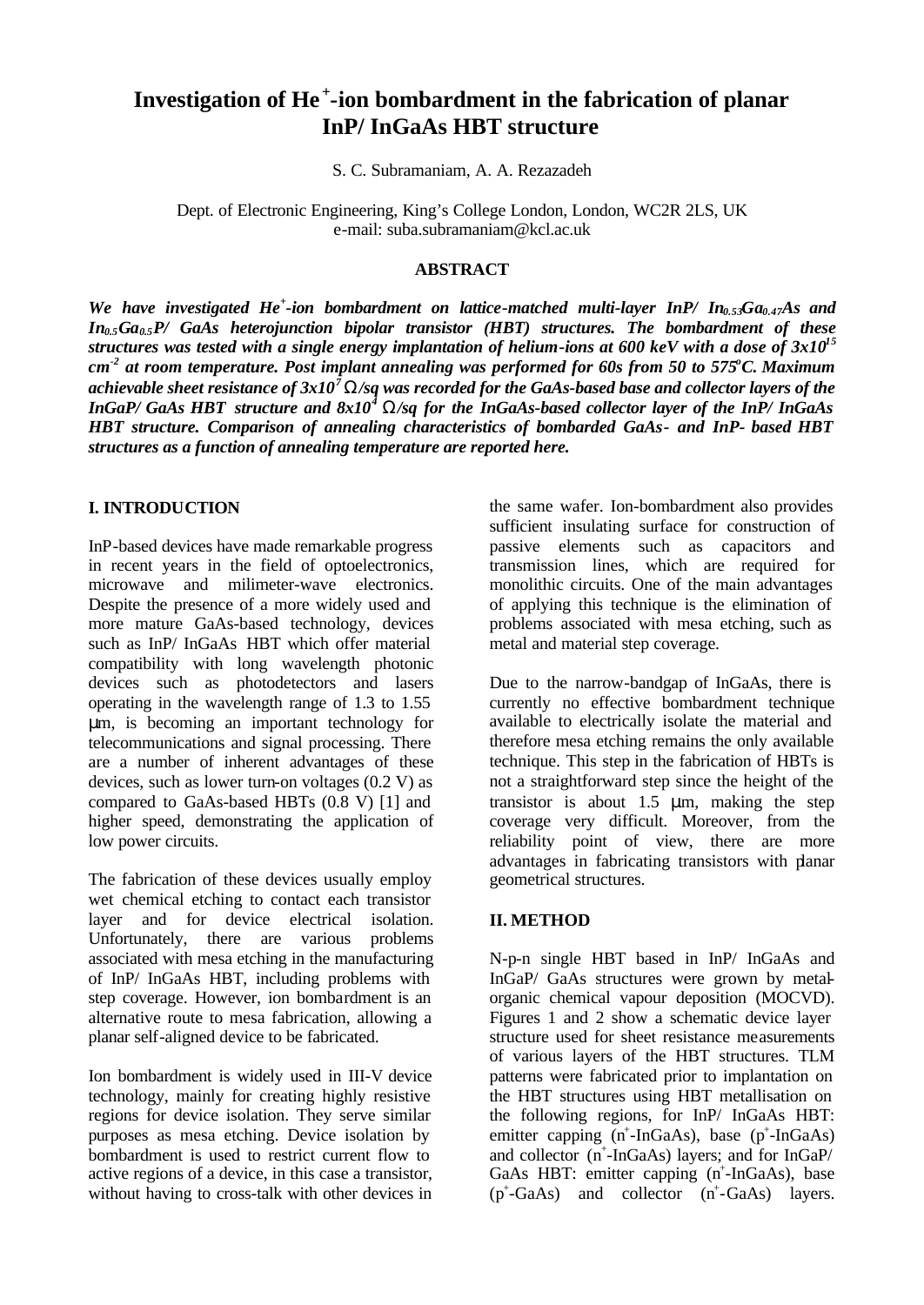Ni/AuGe/Ni/Au metal system was used for the emitter cap and collector layers while Au/Zn/Au was used for the base layers, in both the HBT structures. The TLM technique is very convenient method to determine the bombarded sheet resistance since the same TLM patterns are usually fabricated on the wafer together with the transistor, avoiding extra patterns for electrical isolation test. TLM measurements were obtained using the four-point probe method from an automated controlled system. The test structures were bombarded at room temperature with  ${}^{4}He^{+}$  at 600 keV to the optimum dose of  $3x10^{15}$  cm<sup>-2</sup> to achieve the highest resistivity with an ion current density <0.5  $\mu$ A/ cm<sup>2</sup> using a 2MV High Voltage Implanter. The experiment was performed with the sample surface tilted by  $\mathcal{T}$  with respect to the beam incidence direction to minimize ion channelling. Post implant annealing was performed at temperatures between 50 and  $575^{\circ}$ C for 60 seconds by rapid thermal annealing (RTA) in flowing nitrogen ambient, with samples placed below respective substrates in order to prevent diffusion occurring at higher temperatures.



*Fig.1: TLM patterns fabricated on various layers of the InP/InGaAs HBT structure.*



*Fig.2: TLM patterns fabricated on various layers of the InGaP/GaAs HBT structure.*

#### **III. RESULTS**

Damage vacancy concentration profile of various ions  $(H^+, He^+, O^+, Fe^+)$  bombarded into InP/ InGaAs HBT layer structure, determined by Transport of Ions in Matter (TRIM) simulations [2] is shown in figure 3.

The end of range of  $600 \text{ keV He}^+$ -ions is about 2.1 μm, intentionally placed away from the device epitaxial layer, to provide a uniform defect concentration in the active device layer. We have also included profiles of 250 keV H-ions, 2.5 MeV  $O^+$ -ions, and 4.5 MeV Fe<sup>+</sup>-ions providing similar projected range. The peak damage in all ions is intentionally placed away from the active layers to avoid complication due to complex defects.



*Fig.3: Damage distribution for bombardment of H<sup>+</sup> / He<sup>+</sup> / O<sup>+</sup> / Fe<sup>+</sup> ions in InP/ InGaAs HBT structure simulated by TRIM [2].*

 $He<sup>+</sup> - ions$  are preferred when compared with  $H<sup>+</sup>$ ions for two reasons: He<sup>+</sup>-ion produces greater damage and secondly they avoid the undesirable hydrogen passivation of carbon atoms forming in the p-type base of the transistor [3]. Further observation from figure  $3$  is that Fe<sup>+</sup>-ion bombardment shows a more uniform damage distribution through the structure, when compared with the other ion species, indicating to be a good candidate to electrically isolate both the narrowand wide- bandgap materials. However, due to complex deep level traps created by  $Fe<sup>+</sup>$ , higher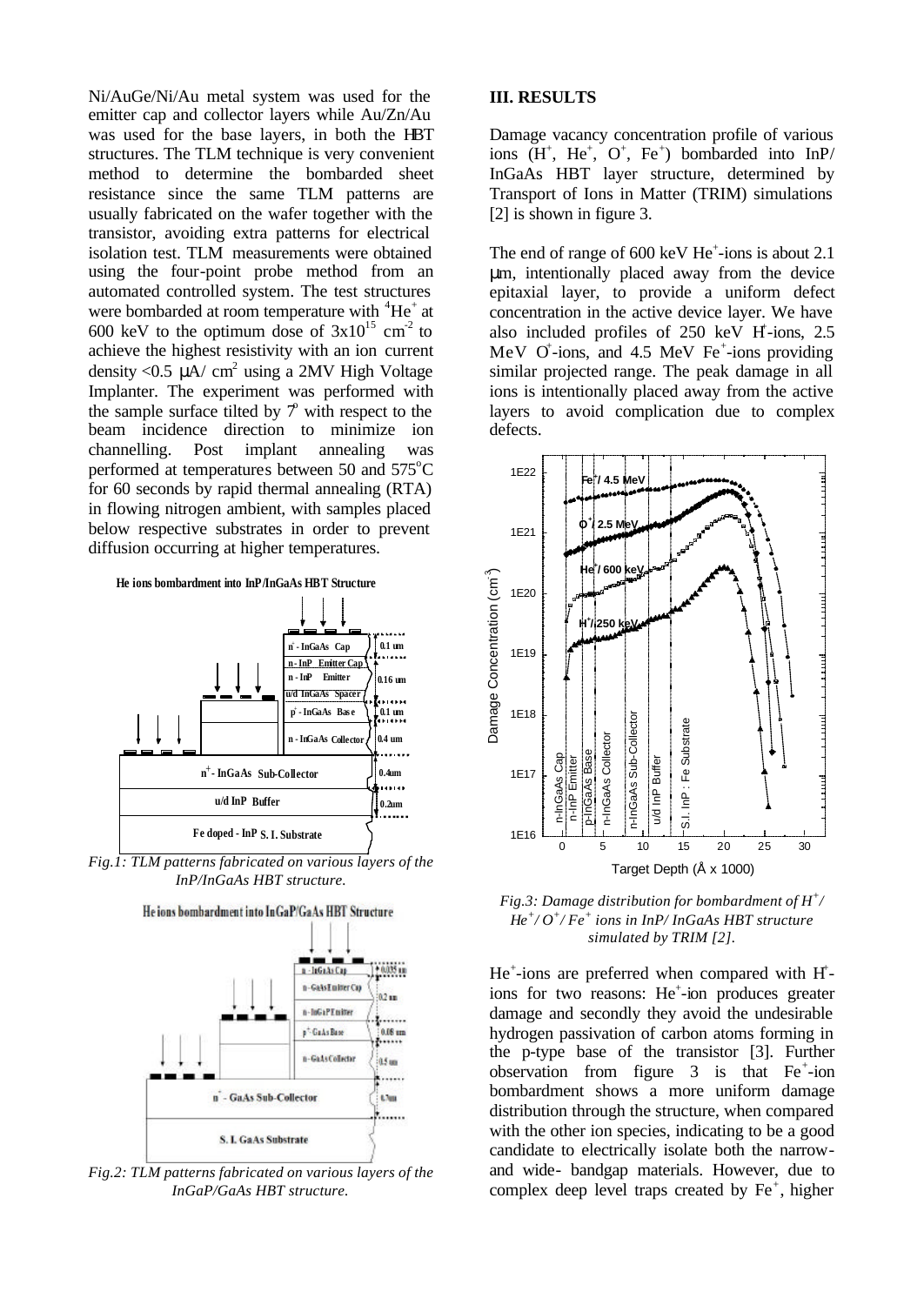annealing temperature (up to  $800^{\circ}$ C) is required and this may not be feasible for HBT structure due to problems associated with Fe<sup>+</sup> in-diffusion and crystal lattice imperfection.

The variation of bombarded sheet resistance,  $R_{sh}$ for the whole InP/ InGaAs and InGaP/ GaAs HBT layers; emitter capping, base and collector layers is illustrated in figure 4. Both the as-bombarded samples show similar increase in  $R_{sh}$  when compared with their initial  $R_{sh}$  before bombardment (see table 1). This indicates that the bombarded samples show similar characteristics to those of before annealing showing damage created to be independent of the material properties. Increase in  $R_{sh}$  is due to the removal of carriers by deep level traps created by the bombardment. Observations show that below 200 $^{\circ}$ C, the as-bombarded R<sub>sh</sub> for both samples remain constant, indicating that the activation of deep level traps created by He<sup>+</sup>-ions require anneals at temperatures  $> 200^{\circ}$ C. After 200<sup>°</sup>C, R<sub>sh</sub> increases with increasing annealing temperature as a result of reduction in electron hopping conduction. Optimum annealing temperature, where the  $R_{sh}$  reaches the peak value, for InP/ InGaAs HBT is  $350^{\circ}$ C, whereas for the InGaP/ GaAs HBT is about  $550^{\circ}$ C. Any further increase in annealing temperature leads to annihilation of deep level traps and should ultimately reach the initial value of  $R_{\rm sh}$ .



*Fig.4: Graph of sheet resistance as a function of annealing temperature on InP and GaAs HBTs bombarded at 600 keV/ He<sup>+</sup> / 3x10<sup>15</sup> cm -2 / RT.*

GaAs-based materials may require a much higher optimum annealing temperature to achieve maximum R<sub>sh</sub> due to their bandgap properties. A wide-bandgap GaAs material may contain more deep level traps compared to the narrow-bandgap InGaAs material, requiring higher temperature to sufficiently remove carrier traps, preventing hoping conduction and achieving maximum  $R_{sh}$ . It is interesting to point out that the maximum  $R_{sh}$ for all the layers in the InP/ InGaAs HBT occurs at the same annealing temperature of  $350^{\circ}$ C.

It is also interesting to note that unlike the annealing characteristics observed for the InP/ InGaAs HBT, the results show very similar  $R_{sh}$  for both the n- and p- type GaAs materials (i.e. base and collector layers) through out the annealing process. The GaAs-based HBT was not further annealed after  $550^{\circ}$ C due to degradation of ohmic contact leading to poor or unstable measurements. Based on previous studies [3], the optimum annealing temperature for the InGaP/ GaAs HBT is about  $550^{\circ}$ C.

Figure 5 shows a simple comparison of postanneal  $R_{sh}$  as a function of annealing temperature for the cap layers of both HBTs, and a single layer GaAs (collector layer).



*Fig.5: Comparison of post-annealed Rsh for the cap layers of both HBT structures and the collector layer of the InGaP/ GaAs HBT.*